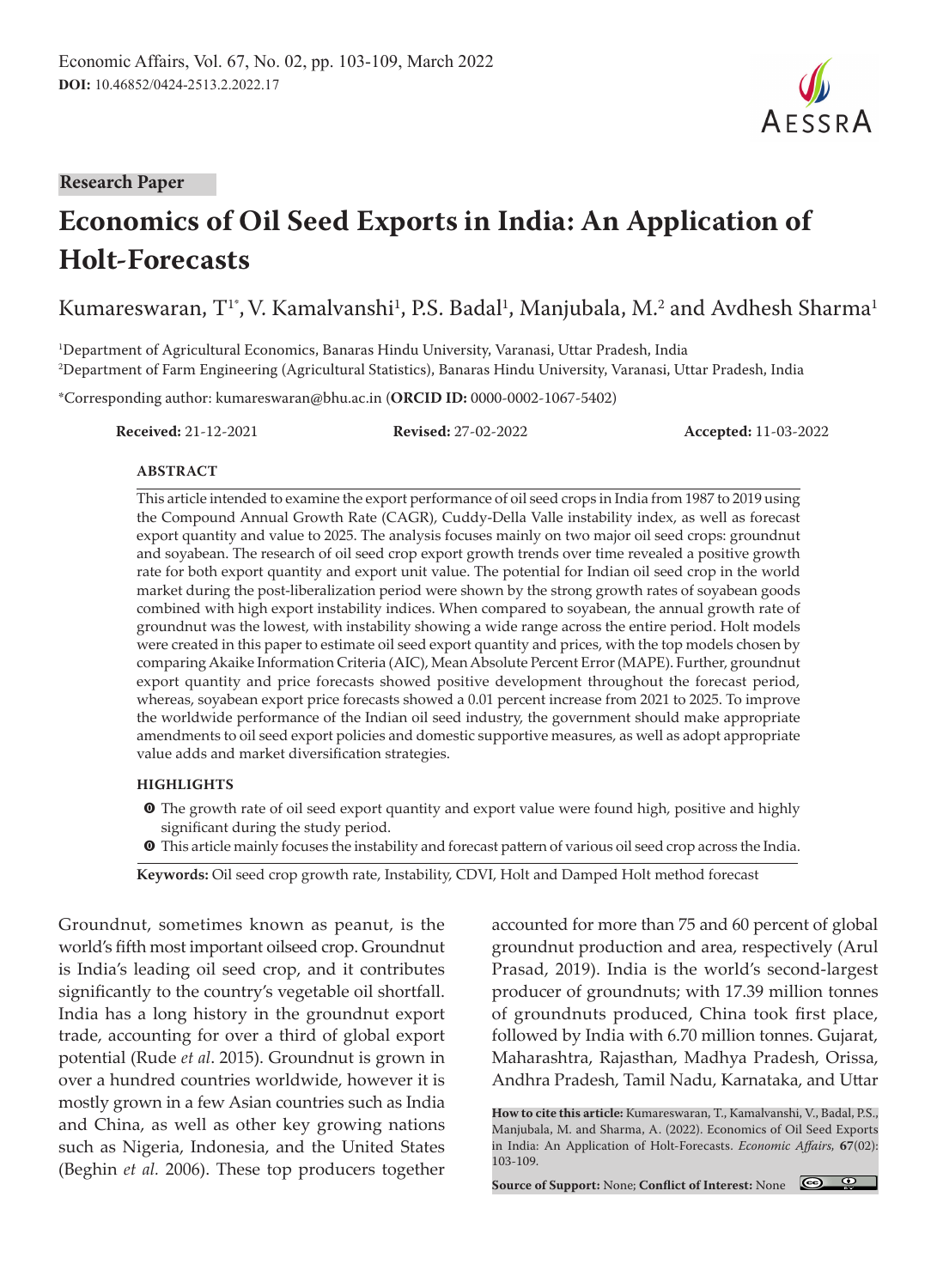Pradesh are the major growing states. Because this crop is mostly produced in rain-fed conditions, productivity has been found to be highly variable in relation to its area (Sangeetha *et al.* 2016; Naidu *et al.* 2014). At the country and major state level, the share of groundnut area in total cultivated area and total oilseeds area has decreased (Misra, 2017).

India's agricultural exports are negatively affected by high and rising domestic demand due to a big and growing population and rising affluence (Ansari and Khan, 2015). Because domestic consumption is strong in major groundnut producing countries, groundnut export is quite limited on the global market. Only about 5 per cent of the world's groundnut production is traded abroad (Sameer *et al*. 2014).

Groundnut exports from India were found to be negatively related to domestic price and population, but increased dramatically with export price and exchange rate (Bansal *et al*. 2017). The fact that the speed of adjustment was negative and substantial indicated that exports were returning to long-run equilibrium after short-term shocks. During the 2020-21 fiscal years, the government exported 589.66 thousand tonnes of groundnuts to the world, valued at 662.74 USD Millions. Indonesia, Vietnam, the Philippines, Malaysia, and Thailand are major export destinations.

Soybean is the most popular and widely produced oilseed in the planet. It grows in a wide range of temperatures and soils that is why it is regarded as the most cost-effective crop with a high market value (Reddy and Bantilan 2012). Because of its high productivity, profitability, and critical contribution to soil fertility, soybean occupies a significant position in the world's oilseed farming situation. The crop is also the world's most important seed legume, contributing 25 per cent of worldwide vegetable oil production, nearly two-thirds of the world's protein concentrate for cattle feeding, and is a valuable element in formulated poultry and fish diets (Chand *et al*. 2004).

Soybean meal and oil are produced from about 85 per cent of the world's soybeans each year. The United States leads the world in soybean output, with Brazil, Argentina, and China following closely behind, which was accounting for 80 per cent of global supply (Bhuimali and Chakraborty, 2018).

In India, soybeans are mostly grown in Madhya Pradesh, Maharashtra, Rajasthan, Andhra Pradesh, and Karnataka, whereas, Madhya Pradesh top the list, with total soybean production of 4.981 million tonnes, or nearly 53 per cent of India's total production (Touseef Ahmad Dar and Ishfaq Ahmad Ganai, 2019).

## **MATERIALS AND METHODS**

The growth rates were used to assess the economic variables' previous past performance. The compound annual growth model was utilized to examine the growth of oil seed exports quantity and value. CGAR predicted the size of the change in the variable under investigation per unit of time, as well as the variable's tendency to rise, decrease, or stay the same over time.

## **Compound Annual Growth Rate**

The compound growth rate was analyzed by using exponential growth function as given below:

$$
Y = ab^t \qquad \qquad \dots (1)
$$

Where,

*Y* = Export quantity / Export value of the animal product

- *t* = Time variable
- *b* = Regression coefficient
- *a* = Intercept

Equation (1) will be converted into the natural logarithmic form in order to facilitate the use of linear regression. Taking logarithms on both sides we obtain,

$$
Log Y = Log a + t Log b
$$

The compound growth rates '*r*' was computed by using the formula

CGR  $(r) = [\text{Antilog} (\log b) -1] * 100$ 

Where, *r* = Compound growth rate

## **Instability Index**

Instability in export is expected to hamper the process of economic development. The degree of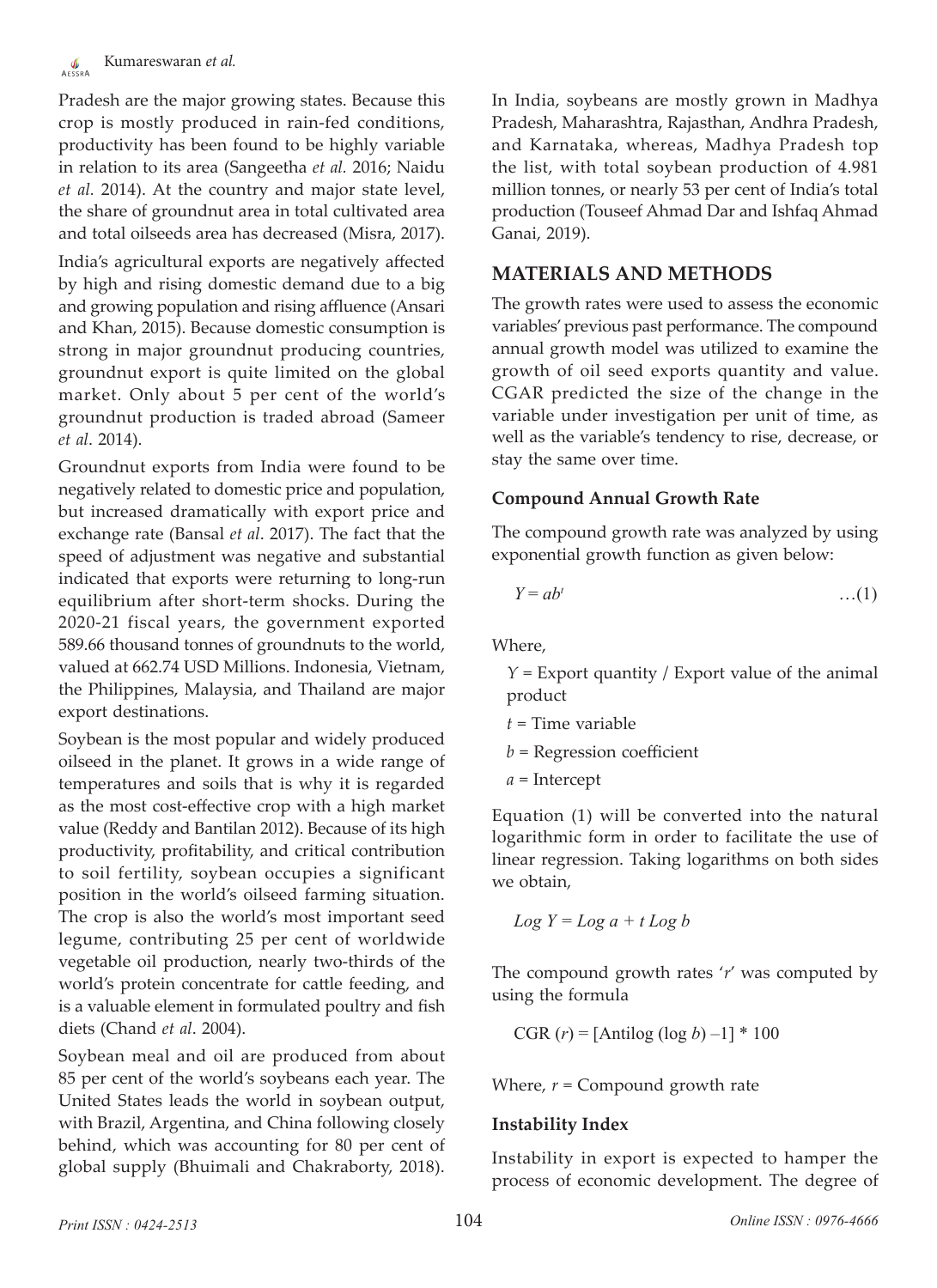instability in export quantity and export value of the animal products was measured by using the coefficient of variation. The standard deviation as a percentage of mean is called the coefficient of variation.

Coefficient of variation (CV) = 
$$
\frac{\sigma}{\overline{x}} \times 100
$$

Where,

σ = Standard deviation

$$
\sigma = \sqrt{\frac{\sum (X - \underline{X})^2}{n}}
$$

 $\bar{x}$  = Arithmetic mean

To examine the extent of variation and risk involved in prices, the instability index is calculated using the Cuddy-Della Valle approach (Cuddy and Della Valle, 1978).

$$
CDVI = CV \times \sqrt{(1 - R^2)}
$$

Where, CDVI is the Cuddy-Della Valle instability index in percent, CV is the coefficient of variation in percent and adjusted  $\mathbb{R}^2$  is the coefficient of determination from a time-trend regression. The estimating index value is a close approximation of the average variation in annual prices which is adjusted for trend. The ranges of CDVI are given as follows (Sihmar, R. 2014).

- Low instability = 0 to 15
- Medium instability = greater than 15 and less than 30
- $\triangleleft$  High instability = 30 and above

## **Holt's trend method**

Simple exponential smoothing was expanded by Holt (1957) to allow for the forecasting of data with a trend. A forecast equation and two smoothing equations (one for the level and one for the trend) were used in this method:

$$
\hat{y}_{t+h|t} = l_t + hb_t
$$
\n
$$
l_t = \alpha y_t + (1 - \alpha)(l_{t-1} + b_{t-1})
$$
\n
$$
b_t = \beta(l_t - l_{t-1}) + (1 - \beta)b_{t-1}
$$

Where, *ℓ<sup>t</sup>* is an estimate of the series' level at time *t*,  $b<sub>t</sub>$  is an estimate of the series' trend (slope) at time *t*,  $\alpha$  is the smoothing parameter for the level,  $0 \leq \alpha$  $\alpha \leq 1$ ,  $\beta^*$  and is the smoothing parameter for the trend,  $0 \le \beta^* \le 1$ . The level equation here, as with basic exponential smoothing, indicates that *ℓ<sup>t</sup>* is a weighted average of observation  $y_t$ , and the onestep-ahead training projection for time *t*, which is given by  $\ell_{t-1}$ +  $b_{t-1}$ .  $b_t$  is a weighted average of the estimated trend at time *t* based on  $\ell_t$ <sup>*-* $\ell$ <sub>*t*-1</sub></sub> and  $b$ <sub>*t*-1</sub>,</sup> the prior estimate of the trend, according to the trend equation.

The forecast function is now trending rather than flat. The last estimated level plus h times the last estimated trend value equals the h-step-ahead forecast. As a result, the predictions are a linear function of h.

## **Damped Holt trend methods**

Holt's linear approach projections show a continuous trend (growing or decreasing) infinitely into the future. These methods over-predict, according to empirical evidence, especially for longer forecast horizons. Gardner and McKenzie (1985) presented a parameter that "dampens" the trend to a flat line at some point in the future, based on this discovery. When forecasts for many series are required automatically, methods that include a damped trend have proven to be quite successful. They are undoubtedly the most used individual methods.

This approach incorporates a damping parameter  $0 < \varphi < 1$  in addition to the smoothing parameters α and β\* (with values between 0 and 1 as in Holt's method).

$$
\hat{y}_{t+h|t} = l_t + (\phi + \phi^2 + ... + \phi^h) b_t \n l_t = \alpha y_t + (1 - \alpha)(l_{t-1} + \phi b_{t-1}) \n b_t = \beta(l_t - l_{t-1}) + (1 - \beta) \phi b_{t-1}
$$

If the value is  $\varphi = 1$ , the procedure is the same as Holt's linear method. For values between 0 and  $1$ ,  $\varphi$  dampens the trend so that it eventually approaches a constant. In reality, for any value of 0<φ<1, the estimates converge to  $\ell_{\tau}$ + φ*bT*/ (1−ϕ) as h→∞. Short-term forecasts are trended, whereas long-term forecasts remain steady. In practice,  $\varphi$  is rarely less than 0.8, as damping has a significant influence at lower values. A value of  $\varphi$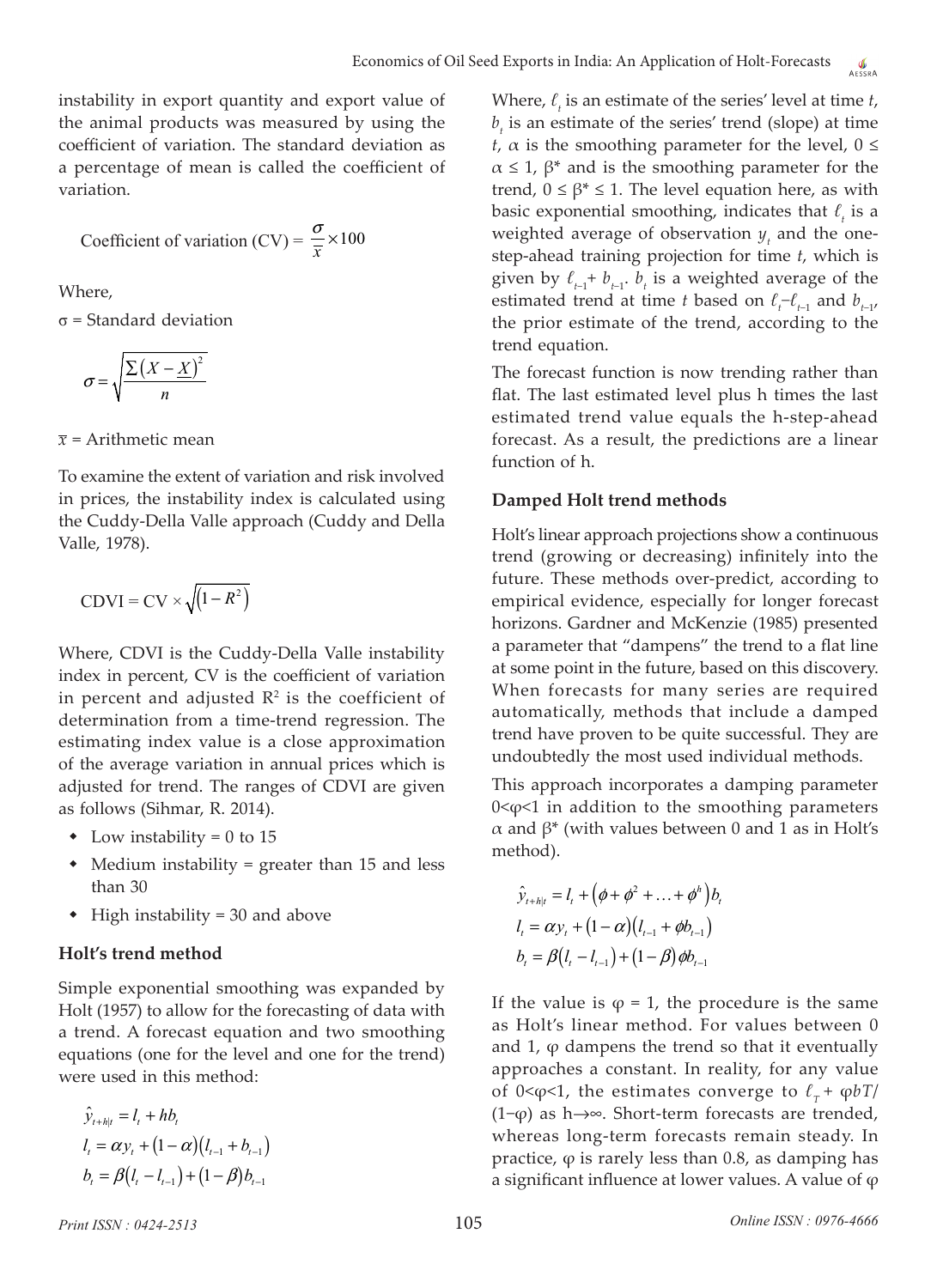around 1 indicates that a damped model cannot be discriminated from a non-damped model. As a result, we typically limit  $\varphi$  to a minimum of 0.8 and a maximum of 0.98.

## **RESULTS AND DISCUSSION**

## **Oil seed CAGR**

It is clearly seen that for export quantity, the beginning year of groundnut and soybean was 4,665 tonnes and 1726 tonnes, whereas the end of the year both registered as 664442.92 tonnes and 132314.7 tonnes (Table 1). The highest growth rate was found to be in the case of soyabean 24.91 per cent and lowest growth rate was observed in case of groundnut 14.03 per cent per annum. Results clearly depicted that for export value, the beginning year of groundnut and soybean was 3,889.07 (1000 US \$) and 382 (1000 US \$), whereas the end of the year both registered as 711408.15 (1000 US \$) and 86070.7 (1000 US \$). The growth rate was found to be significant and positive in both the crops, the highest growth rate was found to be in soybean 30.08 per cent and lowest growth rate was observed in groundnut 17.28 per cent per annum.

**Table 1:** Compound annual growth rate in export quantity and value under oil seed in India 1987-2019

|      |                            | Groundnut                                     | Soyabean                   |                                               |  |
|------|----------------------------|-----------------------------------------------|----------------------------|-----------------------------------------------|--|
| Year | Export<br>quantity<br>(MT) | <b>Export value</b><br>$(1000 \text{ US } $)$ | Export<br>quantity<br>(MT) | <b>Export value</b><br>$(1000 \text{ US } $)$ |  |
| 1987 | 4,665.00                   | 3,889.07                                      | 1726                       | 382                                           |  |
| 1988 | 22,321.00                  | 14,459.59                                     | 3904                       | 1067                                          |  |
| 1989 | 25,782.50                  | 13,482.91                                     | 1597                       | 375                                           |  |
| 1990 | 29,244.00                  | 12,506.22                                     | 347                        | 73                                            |  |
| 1991 | 3,637.00                   | 2,997.78                                      | 108                        | 22                                            |  |
| 1992 | 4,343.00                   | 2,520.12                                      | 98.25                      | 23.75                                         |  |
| 1993 | 236461                     | 54,557.67                                     | 86.5                       | 25.5                                          |  |
| 1994 | 51,123.00                  | 32,267.68                                     | 75.75                      | 27.25                                         |  |
| 1995 | 118908                     | 68,964.78                                     | 65                         | 29                                            |  |
| 1996 | 151354.86                  | 93,406.75                                     | 1299                       | 335                                           |  |
| 1997 | 245129.25                  | 152394.94                                     | 11469                      | 3249                                          |  |
| 1998 | 58,263.18                  | 33,197.73                                     | 1327                       | 214                                           |  |
| 1999 | 158109.62                  | 85,797.06                                     | 9828                       | 1708                                          |  |
| 2000 | 137065.64                  | 69,265.11                                     | 75020                      | 15946                                         |  |
| 2001 | 112812.8                   | 53,391.19                                     | 5805                       | 1190                                          |  |
| 2002 | 67,850.74                  | 36,773.46                                     | 1716                       | 391                                           |  |

| 2003           | 176109.32 | 120929.67 | 242273   | 62186    |
|----------------|-----------|-----------|----------|----------|
| 2004           | 177154.07 | 121913.05 | 2058     | 761      |
| 2005           | 190053.34 | 116035.16 | 5055     | 1905     |
| 2006           | 251428.65 | 177120.68 | 3528     | 1478     |
| 2007           | 269587.66 | 260523.57 | 7460     | 2911     |
| 2008           | 297890.37 | 269408.41 | 44838    | 20961    |
| 2009           | 340246.31 | 300829.74 | 24699    | 11916    |
| 2010           | 433753.24 | 477930.23 | 14491    | 7638     |
| 2011           | 832616.94 | 1094247.8 | 30556    | 18615    |
| 2012           | 535637.37 | 747390.31 | 46251    | 33250    |
| 2013           | 509664.85 | 525695.15 | 138609   | 106821   |
| 2014           | 708386.26 | 760368.75 | 204365   | 151284   |
| 2015           | 542726.41 | 620359.64 | 212015   | 144643   |
| 2016           | 725704.34 | 811585.23 | 149832   | 97587    |
| 2017           | 504019.2  | 524815.43 | 292483   | 166258   |
| 2018           | 489187.11 | 473806.42 | 209846   | 122695   |
| 2019           | 664442.92 | 711408.15 | 132314.7 | 86070.7  |
| $\mathbb{R}^2$ | 0.719     | 0.822     | 0.655    | 0.737    |
| Growth         |           |           |          |          |
| rate           | 14.03***  | 17.28**   | 24.91*** | 30.08*** |

*\*\*\*, indicates significant at 1 per cent level, respectively.*

Demand and supply of oil and meal determine the quantity and price of groundnut and soybean exports. In general, only a small fraction of the soyabean crop is consumed directly by people, but its products are included in a wide range of processed meals. Both oil seed crop derivatives and industrial goods can now be found in hundreds of human diets, animal feeds, and industrial products (Pyzhikova *et al*. 2020).

## **Oil seed Instability**

The oil seed crop, soyabean recorded higher coefficient of variation (152.25%) followed by groundnut (87.45%), which shows that instability of soybean was higher than the groundnut (Table 2). The CDVI value of soyabean and groundnut was observed to be 89.33 and 46.28, which give clear signs of high range instability in the study period. In case export value of oil seed crops exists, high instability and positive correlation was observed in groundnut and soybean with coefficient of variation at 111.97 per cent and 161.93 per cent respectively. During the overall study period CDVI value of groundnut and soybean was observed to be 47.21 and 82.94 which gives clear signs of high rage instability over the study period.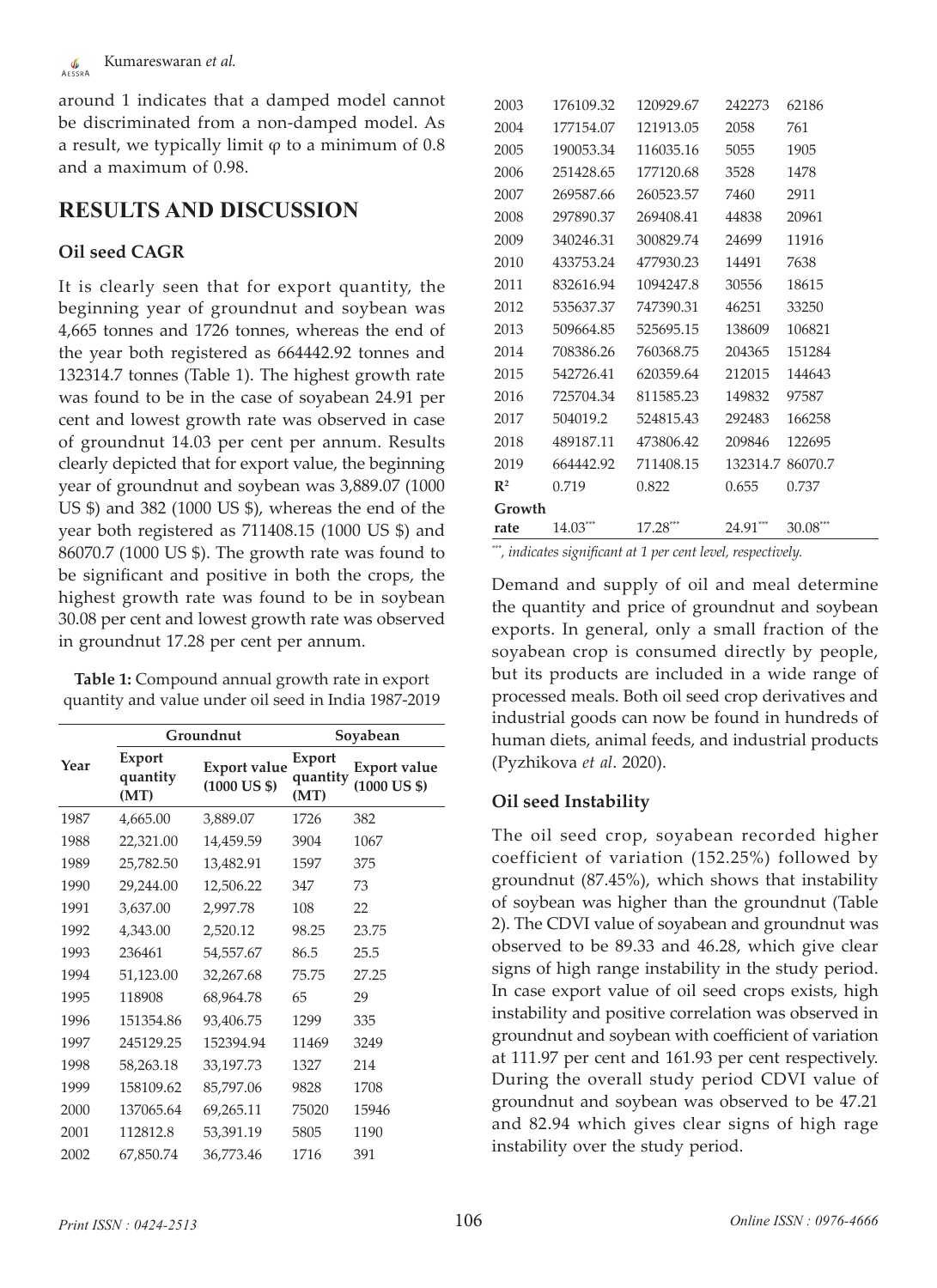| Table 2: Instability analysis of export quantity and |
|------------------------------------------------------|
| export value in oil seed (1987-2019)                 |

| Particulars/<br>Crops |                                                 | Mean                                   | <b>SD</b> | <b>CV</b> |  | <b>CDVI Range</b> |  |  |  |  |
|-----------------------|-------------------------------------------------|----------------------------------------|-----------|-----------|--|-------------------|--|--|--|--|
|                       |                                                 | <b>Export quantity (Metric Tonnes)</b> |           |           |  |                   |  |  |  |  |
| seed                  | Groundnut 275020.57 240511.04 87.45 46.28 High  |                                        |           |           |  |                   |  |  |  |  |
|                       | Soyabean 56822.58 86517.75 152.25 89.33 High    |                                        |           |           |  |                   |  |  |  |  |
|                       | Export value (1000 US \$)                       |                                        |           |           |  |                   |  |  |  |  |
|                       | Groundnut 268007.26 300112.71 111.97 47.21 High |                                        |           |           |  |                   |  |  |  |  |
|                       | Sovabean                                        | 32182.95 52115.11 161.93 82.94         |           |           |  | High              |  |  |  |  |

*Note: SD- Standard Deviation, CV- Coefficient of Variation and CDVI- Cuddy-Della Valle instability index.*

The oil seed crop both groundnut and soyabean export quantity and value registered more instability because it depends on many market and nonmarket factors. Basically, this oil seed crop is grown predominantly in rainfed (85% of total area) resource poor conditions, resulting in higher yield and production volatility (Gautam and Singh, 2020). The expanding oil business, on the other hand, is putting increased demand pressure on oil seed crop production. Groundnut and soyabean prices are highly volatile, and exports fluctuate significantly during the study period (Adeleke and Babalola 2020). As a result, the country implements appropriate trade reforms, forcing domestic companies to adopt more efficient production processes and create capacity in order to withstand globalization's effects and compete with foreign players.

## **To fit the time series models including Holt and Damped Holt models**

Present study focuses on statistical evaluation of the different Holt method forecasting models for price and quantity of oil seed commodities was done. Thirty-three-year price and quantity data for two oil seed crops was collected from the Agricultural and Processed Food Product Export Development Authority (APEDA) website from the duration 1987 to 2019.

The parameter estimates after application of Holt and Damped Holt forecast parameter for all oil seed crops category of export quantity and export value is presented in Table 3. The best fit model among the Holt and Damped Holt forecast models was chosen based on the lowest root mean square error (RMSE) and the lowest normalised Akaike Information

Criteria (AIC) value. The criteria adopted for model selection for forecasting of various oil seed crops are given in Table.3. The results reveled that oil seed crop, which has a relatively low AIC and RMSE values observed from Holt method of forecasting model, which indicating that both groundnut and soyabean performed better. In case of oil seed export price, groundnut crop fitted Holt model and soyabean fitted Damped Holt of forecast was performing better although it has a very low value of AIC and RMSE of both model.

**Table 3:** Aggregate error measures of model fitting for export quantity and value of oil seed crop

| Category |                                              |  |     | <b>Export quantity</b><br>(MT)        | <b>Export value</b><br>$(1000US \$ |             |  |
|----------|----------------------------------------------|--|-----|---------------------------------------|------------------------------------|-------------|--|
|          |                                              |  | AIC | <b>RMSE</b>                           | AIC                                | <b>RMSE</b> |  |
|          | Groundnut HM 892.554 111724 912.885 152030.3 |  |     |                                       |                                    |             |  |
| seed     |                                              |  |     | DHM 894.973 115894.5 913.919 154430.5 |                                    |             |  |
|          | 궁 Soyabean                                   |  |     | HM 853.868 62170.71 800.606 27739.88  |                                    |             |  |
|          |                                              |  |     | DHM 855.618 63840.95 800.604 27739.32 |                                    |             |  |

*Note: HM- Holt Method, DHM- Damped Holt Method.*

The Table 4 shows that for forecast export quantity, the beginning year of groundnut and soybean was 652704.7 tonnes and 202558.6 tonnes, whereas the end of the year both registered as 719363.6 tonnes and 227358.6 tonnes. Whereas, the highest forecast growth percentage was found to be in the case of soyabean 15.79 per cent and lowest growth was observed in case of groundnut 13.10 per cent. In the case of both oil seed export values, the lowest forecast value was recorded, but there was a considerable and positive growth trend for the whole period (2021-2025) at 7.87 percent and 0.01 percent, respectively.

The forecast export value, the beginning year of groundnut and soybean was 663703.8 (1000 US \$) and 95891.43 (1000 US \$), whereas, at the end of the year both registered as 704832.0 (1000 US \$) and 95900.91 (1000 US \$), respectively. Currently, this oil seed crop is mostly used as a source of edible oils. The future value of export quantity and price of both oil seed crops has increased. In case of soybean export prices climbed at the smallest rate of 0.01 percent due to instability of export quantity and value. Aside from oil, its by-products contain a variety of functional substances like as proteins, fibres, polyphenols, antioxidants, vitamins, and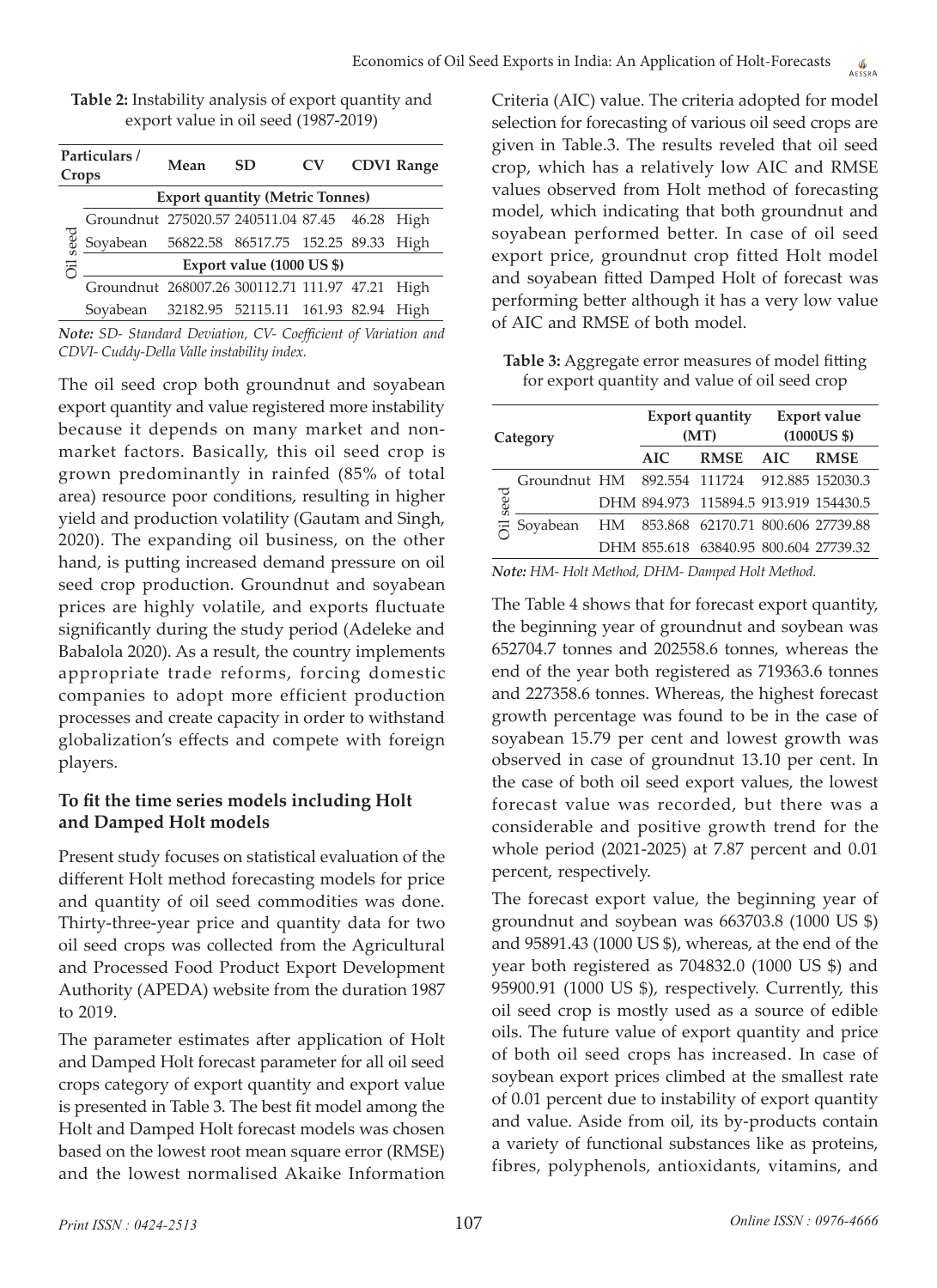#### Kumareswaran *et al.*  $\frac{\sqrt{v}}{AESSRA}$

**Table 4:** Forecast of oil seed crop export quantity and export value (price) from India upto year 2025

| Category/Year |           | 2021  | 2022     | 2023     | 2024     | 2025     | Growth $\frac{6}{6}$ |       |
|---------------|-----------|-------|----------|----------|----------|----------|----------------------|-------|
| eed<br>Ø<br>汩 | Groundnut | Qty   | 652704.7 | 669369.4 | 686034.1 | 702698.8 | 719363.6             | 13.10 |
|               |           | Price | 663703.8 | 673985.8 | 684267.9 | 694550.0 | 704832.0             | 7.87  |
|               | Soyabean  | Qty   | 202558.6 | 208758.6 | 214958.6 | 221158.6 | 227358.6             | 15.79 |
|               |           | Price | 95891.43 | 95894.19 | 95896.67 | 95898.90 | 95900.91             | 0.01  |

*Quantity: Metric Tonnes, Value in 1000 US\$*

*Source: Author Results.*